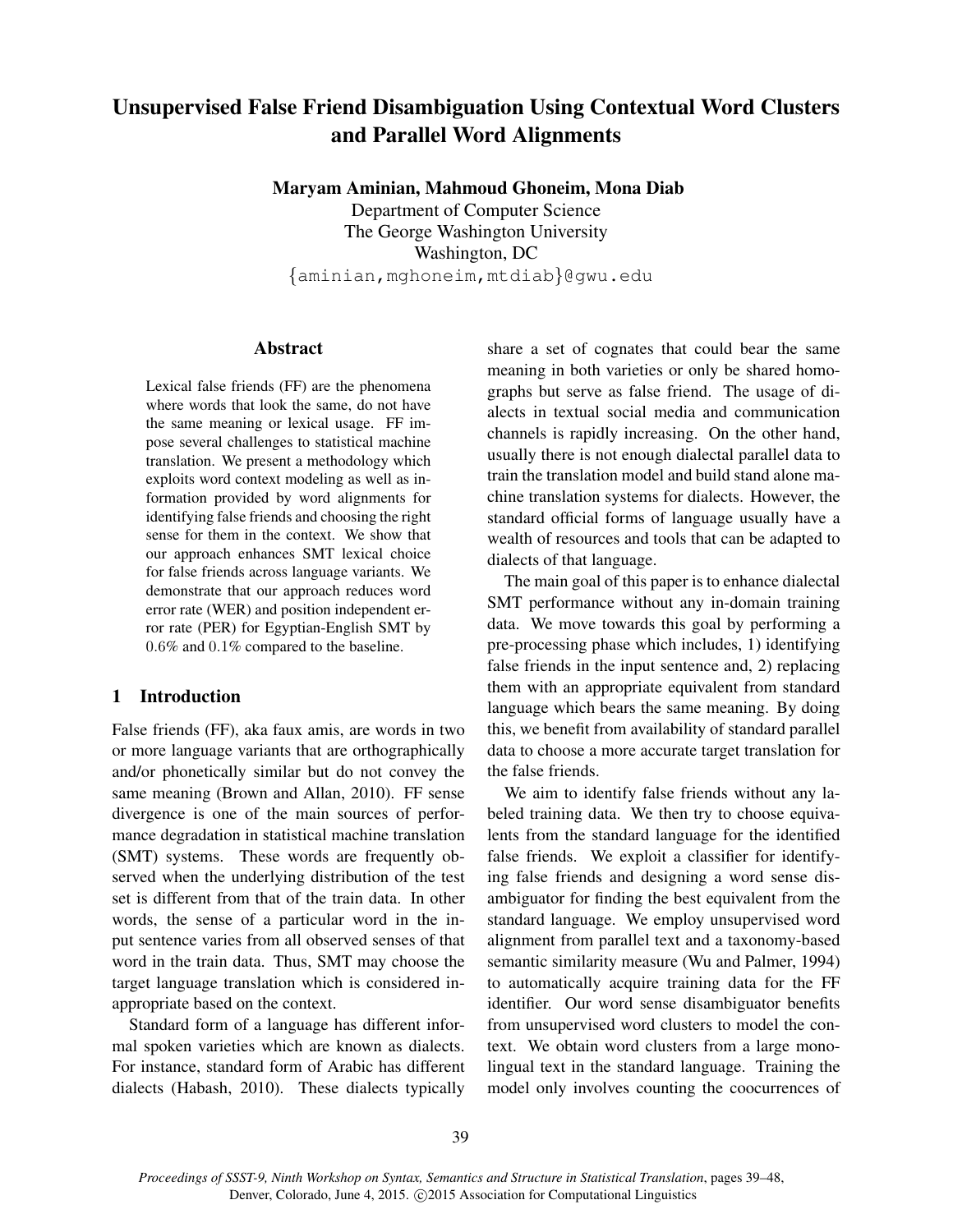each word with word clusters for different context definitions. During decoding (disambiguation), for a word in a sentence, we estimate the likelihood for each equivalent of that word given word clusters in its surrounding context.

We evaluate our method on Egyptian (EGY) to English (EN) SMT using a translation model trained on Modern Standard Arabic (MSA). We show that our approach improves EGY-to-EN SMT lexical choice and reachs 0.6% and 0.1% reduction in word error rate (WER) and position-independent error (PER) (Tillmann et al., 1997) over the baseline respectively. In summary, the main contributions of this paper are: 1) designing a FF identifier with a supervised classifier trained on automatically acquired labeled data, 2) designing a disambiguator for replacing FF with their equivalent standard form and 3) improving the SMT lexical choice on dialectal data without using any in-domain parallel data to train SMT model.

The remainder of this paper is organized as follows: We give a literature overview in §2. We then detail our approach in §3 . We present t experiments in §4 and discuss the results in §5. We finally make conclusions in §6.

## 2 Related Work

There have been several studies for identifying false friends which benefit from parallel data to measure semantic similarity of words (Frunza and Inkpen, 2006; Nakov et al., 2009; Inkpen et al., 2005; Kondrak, 2001; Mitkov et al., 2007). Some other studies such as (Nakov et al., 2007; Schulz et al., 2004; Nakov et al., 2009; Mulloni et al., 2007) exploit distributional semantics to identify false friends. These methods hypothesize that words occurring in similar contexts tend to be semantically similar. Methods leveraging this idea usually use vector space models to show the local context of the target word. Context can be modeled either with a window of a certain size around the target word e.g. (Nakov et al., 2009) and (Schulz et al., 2004) or words in a particular syntactic relationships with the target word e.g. (Mulloni et al., 2007).

The most comparable work to our false friend identification approach is the work done by Mitkov et al. (2007) which uses both distributional semantic evidences extracted from monolingual data and bilingual hints obtained from comparable corpora. They eventually use this information as features in a false friend classifier and reach up to 20% and 37% improvement over the baseline precision and recall respectively. Our false friend identification method is different from the mentioned studies in the sense that we generate a supervised classifier from fully unsupervised labeled data. Unlike previous work that solely focus on the identification task, our model leverages both identification and disambiguation.

From the sense disambiguation perspective, there have been several attempts to integrate word sense disambiguation (WSD) systems into the SMT framework in recent years. The main goal of these studies is to improve the target translation for an ambiguous word in the source sentence. Most studies in this area incorporate supervised WSD systems which exploit labeled training data. As an instance, Carpuat and Wu (Carpuat and Wu, 2005) integrate a supervised WSD model trained on the Senseval-3 Chinese lexical sample task data into a standard Chinese-English phrase-based SMT model with two methodologies: First, at the decode time, they limit set of translation candidates for an ambiguous word to the set of translations mapped to the sense predicted by the WSD model. Second, they replace the translations chosen by SMT with the translation predicted by WSD system. Nevertheless, they show none of these methods improves baseline BLEU score (Papineni et al., 2002). Vickrey et al (2005) formulate the task of using WSD for SMT as *word translation* task. They use parallel data to train their WSD model. They showed that they improve accuracy in both word translation and blank-filling tasks. However, they did not incorporate their word translation setup in an end-to-end SMT system.

Carpuat and Wu (2007) transformed the problem into a phrase sense disambiguation task by incorporating state-of-the-art WSD features for selecting a target phrase out of all aligned phrases as the possible senses. Chan et al (2007) also embedded stateof-the-art WSD system into SMT by adding more features into the SMT model. They showed that they improve Baseline BLEU score using their WSDbased model.

Yang and Kirchhoff (2012) use an unsupervised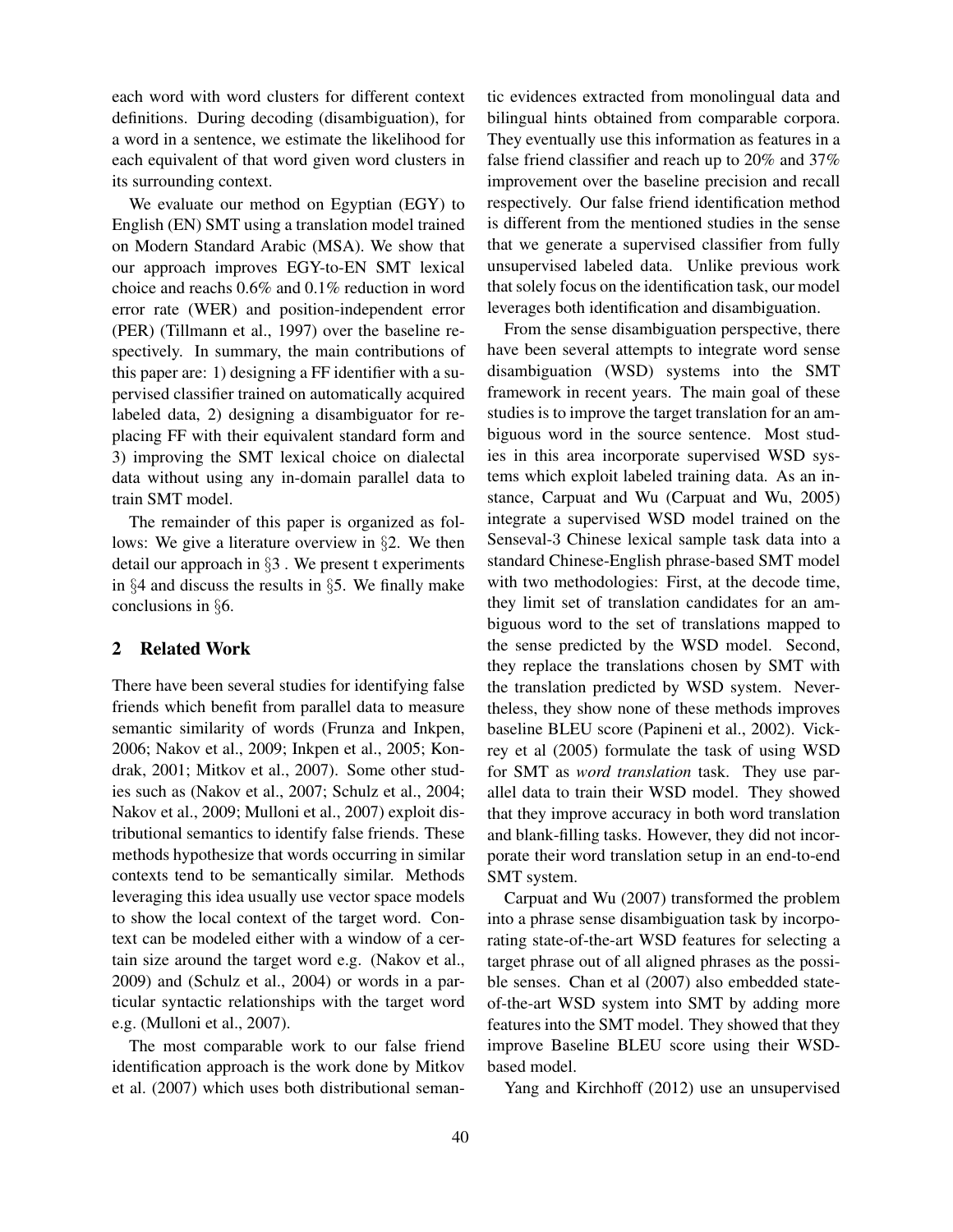WSD to improve SMT final performance. Similar to previous studies, they add the WSD acquired feature to the SMT model. They could improve the BLEU score by 0.3% compared to the baseline.

All the mentioned studies aim to enhance SMT by identifying the appropriate target translation for a source word in a given context. Our approach is different from previous work in two aspects: First, we try to improve SMT lexical choice by identifying false friends and replacing them with the most adequate equivalent from standard language. Unlike previous work, all these steps are done on a given input sentence and we can see them as a preprocessing phase, thereby, there is no need to change the SMT model. Second, our approach does not assume that the in-domain parallel data is available. Hence, it is not constrained by the domain and can be extended to any other language variants.

The main difference between this approach and our previous work as described in (Aminian et al., 2014) lies in the fact that we try to improve SMT lexical choice by enhancing FF translation. Rather than blindly replacing all dialectal words with their standard equivalent as we did in (Aminian et al., 2014), here we try to automatically identify FF as one of the important sources of translation degradation across language variants and leverage knowledge acquired from monolingual standard data to predict the best equivalent for FF based on the context.

## 3 Approach

We describe our model in this section. We use two modules in our model: 1) a FF identifier (henceforth PARL) and, 2) a disambiguator (henceforth WC). PARL is based on a supervised classifier. The training data for PARL is automatically obtained from parallel data. WC is based on the likelihood of each standard equivalent given the contextual information. In all of our definitions, we use DA and ST to refer to a dialectal and standard language, respectively.

## 3.1 PARL Classifier

We first give some basic definitions about the setup. Parallel text  $D$  is a set of aligned sentences  $S =$  $\{S_1, S_2, ..., S_N\}$  and  $S' = \{S'_1, S'_2, ..., S'_N\}$  in the source and target languages respectively. We assume  $\mathcal{S}'$  to be English (EN) in our experiments.  $\mathcal S$  contains

both ST and DA sentences. Each training instance is shown with a tuple  $(k, i, y)$  in which  $1 \leq k \leq |\mathcal{S}|$ ,  $1 \leq i \leq |\mathcal{S}_k|$  and  $y \in \mathcal{Y}$ . Y refers to the set of labels {FF, NFF}. We represent the ith word in the kth sentence as  $w_{ki}$  and its features as  $\phi(k, i) \in \mathbb{R}^d$ where  $d$  is the size of feature vector. Given the set of training tuples  $(k, i, y)$ , a classification algorithm is used to train the model. We use Averaged Perceptron (Freund and Schapire, 1999) as our classifier with the following features: word form for the current word and part of speech tag for the previous, current and next words.

Automatic Label Estimation We use a dialect identification tool to define a function  $\mathcal{L}(k, i)$ , that identifies the dialect for  $w_{ki}$  out of two possibilities: DA and ST. We do word alignment on  $D$  using an unsupervised alignment algorithm. We define  $A_{ki}$  to be the English word aligned to  $w_{ki}$ . Accordingly, we define  $E_w^{ST}$  as the set of all English words aligned to the source word  $w$  for the cases where  $w$  is identified as ST.  $E_w^{ST}$  can be written as:

$$
E_w^{ST} = \{ \forall e \in EN | \exists j, h \ A_{j,h} = e, \ w_{j,h} = w, \mathcal{L}(j,h) = ST \} \quad (1)
$$

To reduce noise in the automatically acquired word alignments, we just consider aligned word pairs with frequency more than 5. For each  $w_{ki}$ where  $\mathcal{L}(k, i)$  is equal to DA, we have to decide whether the word is FF or not. We define a function  $\mathcal{F}(w_{ki}, A_{ki})$  that returns true if we decide to label  $w_{ki}$  as FF and false otherwise (Eq. 2).

$$
\mathcal{F}(w_{ki}, A_{ki}) = true \Leftrightarrow Sim(A_{ki}, E_{w_{ki}}^{ST}) < \delta \quad (2)
$$

where  $\delta$  is a manually defined threshold and  $Sim$ is defined in Eq. 3:

$$
Sim(e, E) = \frac{1}{|\mathcal{C}_E|} \sum_{c \in \mathcal{C}_E} \frac{\sum_{e' \in c} dist(e, e')}{|c|} \tag{3}
$$

where  $\mathcal{C}_E$  partitions E into non-overlapping clusters. Each  $c \in \mathcal{C}_E$  contains a cluster of words in E with similar meaning. The clusters are obtained from using the distance measure (Wu and Palmer, 1994) in Eq. 4.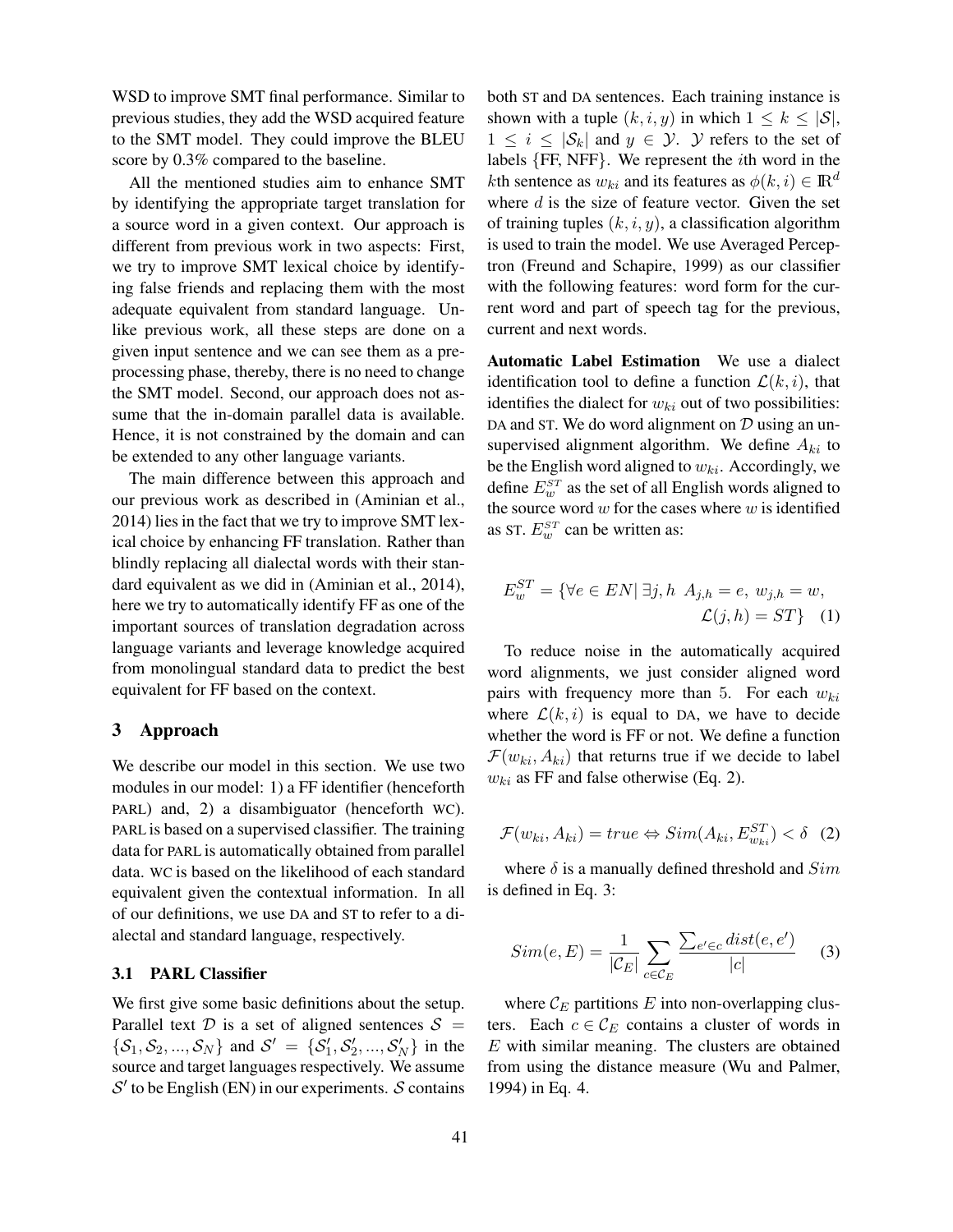$$
dist(e, e') = \frac{2 \cdot d(s_{e,e'})}{d(e) + d(e')}
$$
 (4)

where  $s_{e,e'}$  is a maximally specific superclass of e and  $e'$  in WordNet (Miller, 1995) and  $d$  is the depth of the node in the WordNet taxonomy.

In short, Eq. 3 computes a weighted average similarity between various ST senses of the target word and its DA sense in the sentence  $k$ . The intuition behind this setting is as follows: for a particular word that is identified as DA in a sentence, we measure similarity of its aligned English word to the set of all English words aligned to ST occurrences of the same word  $(E_{w}^{ST})$ . If this similarity is less than a threshold  $\delta$ , we label that word as FF. We set  $\delta$  to 0.5 in our experiments.

## 3.2 WC Classifier

We now describe our disambiguation model. We use a large amount of monolingual data  $\mathcal{D}'$  as a set of sentences  $S = \{S_1, S_2, ..., S_M\}$  in the ST form. We perform unsupervised word clustering on  $\mathcal{D}'$  to obtain word cluster assignments for each word. We then use word clusters to build our disambiguation model. The model comprises five parameters:  $P_{-2}(c|w)$ ,  $P_{-1}(c|w)$ ,  $P_{+1}(c|w)$  and  $P_{+2}(c|w)$  for all  $c \in \{1, 2, ..., K\}$  where K refers to the number of clusters, in addition to the word probability  $P(w)$ . Hence, context parameters are  $P_{\tau}(c|w)$ for  $\tau \in \{-2, -1, +1, +2\}$  in which c specifies cluster of the word which is placed in the offset  $\tau$ for the word w.  $P_{\tau}(c|w)$  is estimated using maximum likelihood estimation with additive smoothing. The smoothing parameter is set to 0.1 in our experiments. To avoid sparsity, we assume that all previous contexts are the same and analogously all next contexts are also the same. In other words, we tie  $P_{-2}(c|w)$  and  $P_{-1}(c|w)$  into one parameter and  $P_2(c|w)$  and  $P_1(c|w)$  into another distinct parameter.

Let  $\Omega(w)$  be the list of ST equivalents for the DA word w. We choose the most probable candidate  $\omega^*$ using Eq. 5 by having  $\tau \in \{-2, -1, 1, 2\}.$ 

$$
\omega^* = \underset{\omega \in \Omega}{\operatorname{argmax}} \ \log P(\omega) + \sum_{\tau} \log P_{\tau}(c_{\tau}|\omega) \quad (5)
$$

The intuition behind this model is as follows: if a particular DA word in a sentence is identified as FF, we want to replace it by one of its ST equivalents. If an alternative word is more likely to appear in that context compared to other possible equivalents, we expect our model to select that as the replacement. Since we train word clusters on ST data, the model tends to assign more weight on words that fit better to ST contexts.

#### 4 Experimental Setup

Data Sets To train PARL classifier, we use parallel data  $\mathcal{D}_{ME}$  which is a collection of MSA and EGY texts created from multiple LDC catalogs.<sup>1</sup> The data comprises 29M MSA and 5M DA tokenized words from multiple genres including newswire, broadcast news, broadcast conversations, and weblogs. To train the disambiguator, we use the Arabic Gigaword 4 (Graff and Cieri, 2003) containing 848M tokenized MSA words. To train the model described in § 3.2, we exclude punctuation as well as clitics from the target word local context. These words usually do not provide much information about the target word and will increase model sparsity. All data sets used in our experiments have undergone the following preprocessing steps: all Arabic data is Alef/Ya normalized and tokenized using MADAMIRA v1. (Pasha et al., 2014) according to Arabic Treebank (ATB) tokenization scheme (Maamouri et al., 2004). We used Tree Tagger (Schmid, 1994) to tokenize English data.

Tools We use GIZA++ (Och and Ney, 2003) for word alignment. We obtain word clusters from word2vec (Mikolov et al., 2013) K-means word clustering tool. We use the continuous bag of word model to build word vectors of size 200 using a word window of size 8 for both left and right. The number of negative samples for logistic regression is set to 25 and threshold used for sub-sampling of frequent words is set to  $10^{-5}$  in the model with 15 iterations. We also use full softmax to obtain the probability distribution.

We use AIDA (Elfardy and Diab, 2013) as the dialect identification tool. AIDA also provides a list of MSA equivalents for identified DA words in context.

<sup>&</sup>lt;sup>1</sup>41 LDC catalogs including data prepared for GALE and BOLT projects.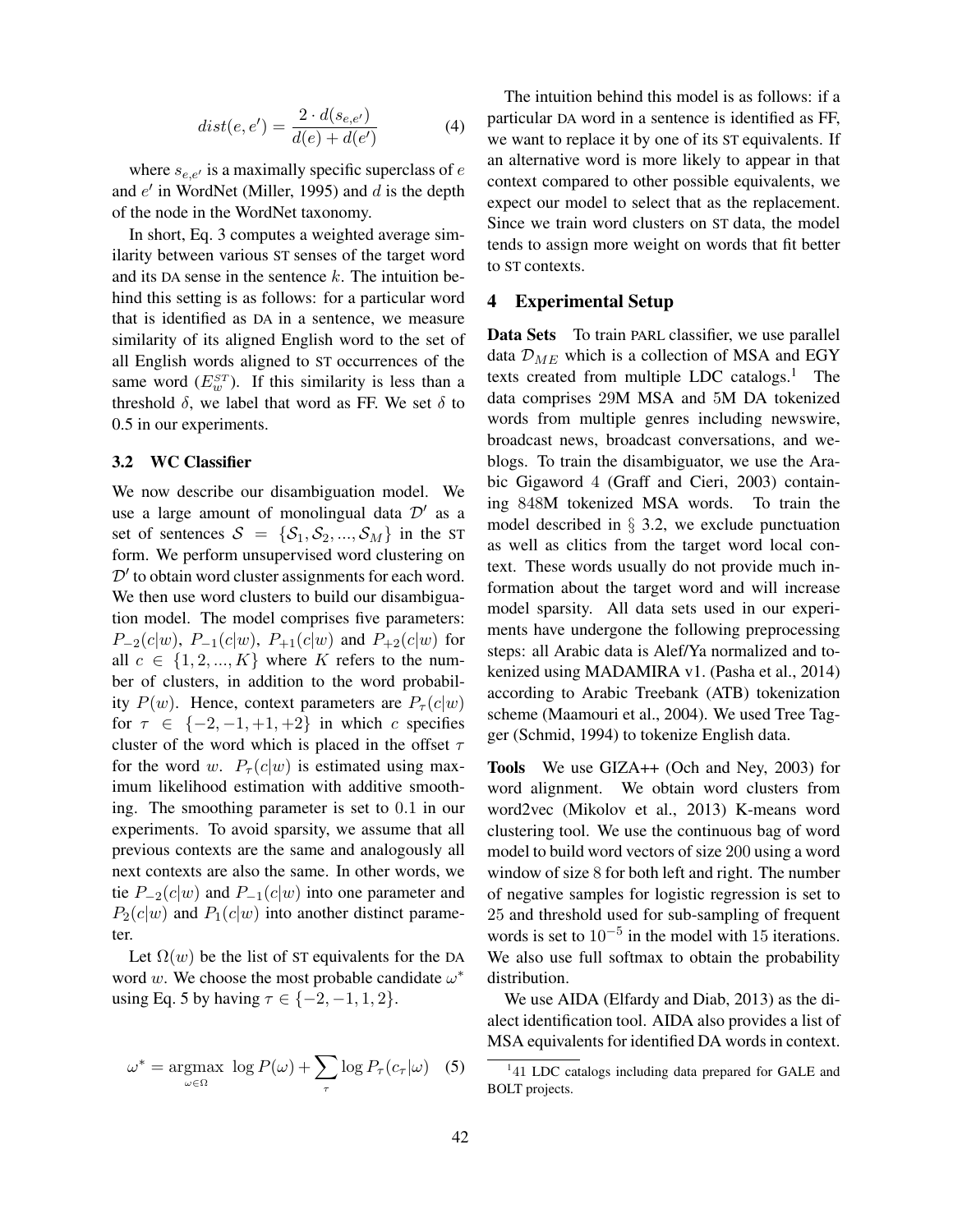|                  | BLEU | <b>METEOR</b> | TER  | WER  | <b>PER</b> |
|------------------|------|---------------|------|------|------------|
| <b>BASELINE1</b> | 20.6 | 27.5          | 65.9 | 69.2 | 45.3       |
| <b>BASELINE2</b> | 20.1 | 27.2          | 68.3 | 71.6 | 46.6       |
| <b>BASELINE3</b> | 21.3 | 28.0          | 65.2 | 68.6 | 44.6       |
| <b>PARL</b>      | 20.7 | 27.1          | 67.5 | 69.6 | 45.5       |
| $WC_{cor}$       | 20.9 | 27.7          | 65.4 | 68.7 | 44.8       |
| PARL+WC          | 21.0 | 27.7          | 66.2 | 68.5 | 45.3       |
| $PARL+WC_{cor}$  | 21.3 | 27.9          | 65 5 | 68.0 | 44.5       |

Table 1: Evaluation results (BLEU, METEOR (Banerjee and Lavie, 2005), TER (Snover et al., 2006), WER, PER) on the Bolt-arz test set compared to the baselines.

SMT System We use Moses decoder (Koehn et al., 2007) to build a standard phrase-based SMT system. Feature weights are tuned to maximize BLEU score on the tuning set using Minimum Error Rate Training (MERT) (Och, 2003) algorithm. Final results are reported by averaging over three tuning sessions with random initialization. Significant test is also performed to make sure that gains in the results are statistically significant. We use the implementation of Clark et al. (2011) to compute the p-value via approximate randomization algorithms. Since AIDA generates MSA equivalents in the lemma form, we use a factored translation model with lemma and POS factors. We use GIZA++ (Och and Ney, 2003) to word align the parallel corpus. We use SRILM (Stolcke and others, 2002) to build 5-gram language models with modified Kneser-Ney smoothing (Kneser and Ney, 1995). Our language modeling data consists of three data sets: a) The English Gigaword 5 (Graff and Cieri, 2003); b) The English side of the BOLT Phase 1 parallel data; and, c) different LDC English corpora collected from discussion forums.<sup>2</sup> .

The translation model is trained using the MSA part of  $\mathcal{D}_{ME}$  with 29M words. Therefore, any improvement in translating DA words on the test set is gained by our false friend identification and disambiguation approach. Our test set comprises 16K tokenized EGY words and is acquired by selecting 1065 sentences from LDC2012E30 (BOLT-arz-test). The tuning set contains 1547 sentences obtained from multiple LDC catalogs<sup>3</sup> and comprises 20 $k$  tokens.

<sup>2</sup>LDC2012E04, LDC2012E16, LDC2012E21, LDC2012E54

## 5 Results and Discussion

The main goal of this work is to improve the translation chosen by SMT for a false friend based on its surrounding context. The final SMT performance is affected by two factors: First, the accuracy of false friend identifier and disambiguator. Second, the quality of predefined candidates generated by AIDA (FF are then replaced by one of these candidates chosen by WC ).

In order to accurately evaluate the quality of our identification and disambiguation process, we design three different baselines. As the first baseline, we randomly tag EGY words which have been observed as MSA in the train data as false friend. False friends then are replaced by a randomly selected sense from respective candidates list (BASELINE1). As the second baseline, we follow the setup introduced in (Aminian et al., 2014). In this baseline, all EGY words that meet mentioned criteria, are replaced with one randomly selected sense from the list of candidates (BASELINE2). As the third baseline, we use the results of the raw baseline without any replacement (BASELINE3). The first two baselines can be used to evaluate the accuracy of FF identifier and disambiguator modules. The last baseline evaluates the overall effectiveness of the approach to enhance EGY-EN SMT which depends on both factors mentioned before.

The first three rows of Table 1 show BASELINE1, BASELINE2 and BASELINE3 results on our test set. PARL in the fourth row demonstrates the setup that only parallel data is exploited to identify false friends. The identified DA word is then replaced by a randomly selected MSA sense from the candidate

<sup>3</sup>LDC2012E15, LDC2012E19, LDC2012E55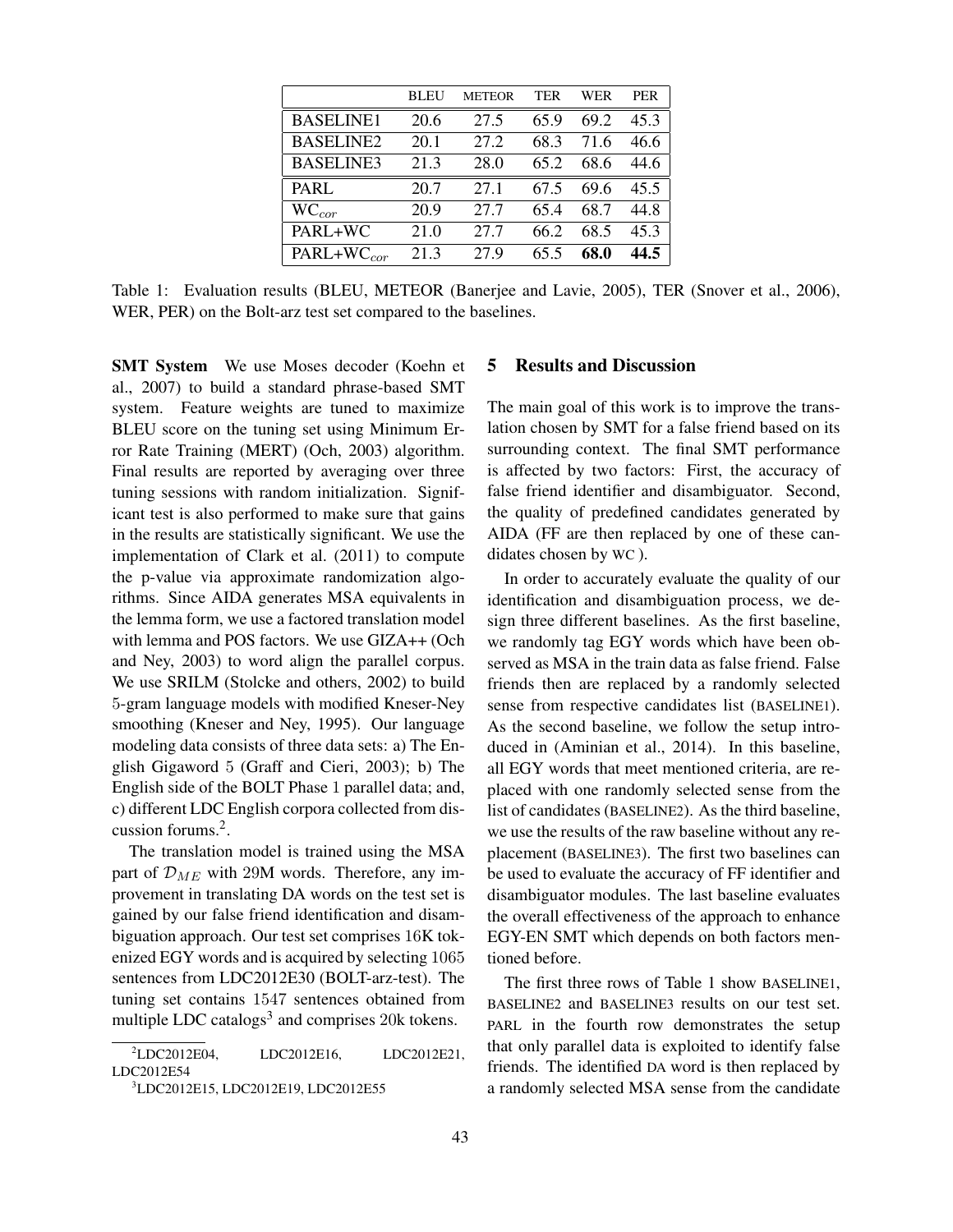| Ref.               | i will tell you a story, and you judge whose fault it is. |
|--------------------|-----------------------------------------------------------|
| Baseline           | Tb AnA H+ AHky l+ HDrp +k mwqf w+ tqwly myn Ally glTAn    |
| Replacement        | tmAm AnA H+ AHky l+ HDrp +k mwqf w+ tqwly myn Ally glTAn  |
| Baseline Trans.    | ok, i am going to talk to you and say who was wrong.      |
| Replacement Trans. | i will talk to you stand and say who was wrong.           |

Table 2: Example of correct FF identification and replacement with non-improving BLEU score.

list. Similarly,  $WC_{cor}$  shows the setup where WC is directly used to identify and replace false friends. In this setup, original EGY word is manually added to the list of MSA candidates generated by AIDA. Thus, WC module selects the most adequate candidate based on the context from the list containing both MSA equivalents and original EGY word. In other words, WC simultaneously performs FF identification and sense disambiguation. PARL+WC refers to the system that uses PARL to identify FF and then WC to disambiguate them. It is to be emphasized that in this setup, WC chooses the most appropriate MSA equivalent of each false friend only from the list of candidates generated by AIDA. We also define PARL+WC<sub>cor</sub> in which WC<sub>cor</sub> is used as a FF identifier as well as disambiguator (similar to the second setup above). In fact, we prevent mistakes from PARL by using WC as an identifier as well. This setup replaces a word by its MSA equivalent only if both PARL and WC identify it as FF.

As shown in Table 1, all replacement experiments outperform BASELINE1 and BASELINE2 in terms of BLEU score. PARL improves BASELINE1 and BASE-LINE2 BLEU scores by 0.1% absolute (0.5% relative) and 0.6% absolute (3% relative) receptively. This implies that our FF identifier achieves more accurate FF predictions compared to random and blind predictions.

Using  $WC_{cor}$  for FF identification and disambiguation shows a noticeable improvement over the case that we just use PARL for identification (in terms of BLEU, WER and PER). This shows that contextual similarity plays a more important role compared to the information extracted from parallel data to train a FF identification model. PARL is also too sensitive to errors in the word alignment. So noise in the alignment will lead to incorrect prediction and thereby, inadequate replacement.

As expected, combining PARL and WC for FF

identification and replacement (PARL+WC) outperforms the individual decisions made by each module solely. This setup benefits from evidences provided by both modules for FF identification and sense disambiguation. Eventually, the last setup PARL+WC<sub>cor</sub> leads to  $0.3\%$  absolute (1.4% relative) BLEU improvement over PARL+WC. It also outperforms PARL+WC in terms of other SMT evaluation metrics such as METEOR, TER, WER and PER. For example, it achieves 0.7%, 0.5% and 0.8% reduction in TER, WER and PER respectively compared to PARL+WC. In the last setup, we just replace words which both PARL and WC commonly identify them as FF. In other words, WC refines some of the PARL mistakes and avoids it from replacing words which are mistakenly identified as FF by PARL . It is worth noting that significant tests show that all gains in the BLEU, METEOR and TER over BASE-LINE2 and BASELINE3 are statistically significant at the 95% level.

Our best performing setup,  $PARL+WC_{cor}$ , reduces BASELINE3 WER and PER by the noticeable amount of 0.6% and 0.1% respectively. This indicates that our approach has the power to enhance SMT lexical choice and select more accurate target translations for the false friends. However, our method does not outperform BASELINE3 BLEU score. Our analysis shows that the main reason for this phenomenon is that the SMT translation table does not contain adequate bilingual phrase pairs for some of the replaced MSA equivalents (suggested by AIDA). Thus, decoder can not generate coherent phrases while translating these words. As an example, consider the sentence shown in Table 2. Word '*Tb*' in the baseline sentence means *all right*, *very well* or *ok* in EGY while it means *medicine* when used as MSA. Our FF identifier has correctly identified this word as a FF. The disambiguator module also has adequately replaced word 'Tb' with the MSA word 'tmAm'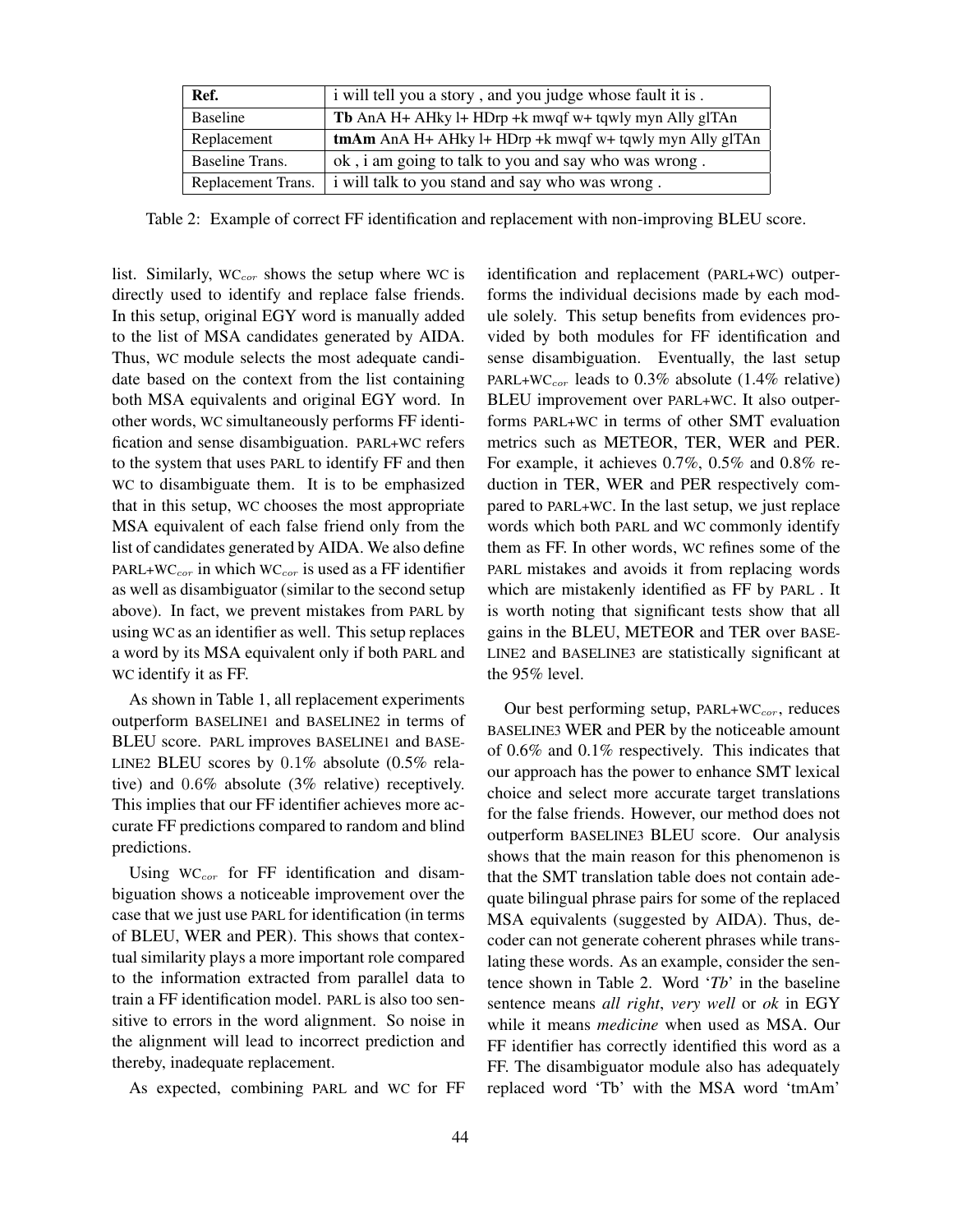which means *ok*. However, this replacement does not yield to a better translation for this word. This happens because word 'tmAm' has not been observed as an interjection in our SMT phrase table. Thus, SMT decoder is not able to find a good translation for this word.

|                                                      | BASELINE1 BASELINE2 BASELINE3 |  |
|------------------------------------------------------|-------------------------------|--|
| PARL                                                 | 37.7/38.5 41.5/40.3 34.7/44.2 |  |
| PARL+WC                                              | 38.7/32.8 45.5/36.4 34.0/35.2 |  |
| PARL+WC <sub>cor</sub> 40.5/32.2 46.4/36.3 35.7/35.1 |                               |  |

Table 3: Percentage of BLEU-enhanced sentences/percentage of BLEU-degraded sentences for different replacement approaches compared to each baseline separately.

We conducted another analysis to closely assess the impact of our disambiguator module (WC ) in improving target sentences BLEU score. We ran our replacement setups on the proportion of Boltarz sentences which contain at least one FF. FF are predicted by PARL module. We ended up getting a set with 796 sentences. Table 3 shows the percentage of BLEU-enhanced and BLEU-degraded sentences in this set for each setup compared to the baselines separately. The setup which exploits  $WC_{cor}$ for FF identification and disambiguation is excluded from this comparison as it does not use PARL for FF identification. As the percentages in Table 3 indicate, PARL+WC noticeably increases (decreases) percentage of BLEU-enhanced (BLEU-degraded) sentences compared to PARL setup with respect to BASE-LINE1 and BASELINE2. As shown before (Table 1), the last setup PARL+W $C_{cor}$  did not improve BASE-LINE3 BLEU score. However, results in Table 3 show that this setup increases percentage of BLEUenhanced sentences compared to PARL+WC and PARL with respect to BASELINE3 significantly. Comparing percentages of BLEU˙degraded sentences for mentioned setups gives the same results.

Table 4 shows some translation examples with and without any replacement. The replacement is done using our best-performing setup  $PARL+WC_{cor}$ on Bolt-arz test set. The first four examples demonstrate cases that FF (shown in bold) are correctly identified and replaced with a proper MSA equivalent. For instance, the word 'zy' in the first example means *uniform* or *clothing* in MSA and *such as* or *like* in EGY. Thus, replacing the word 'zy' with MSA word 'mvl' which means *like* yields to better translation and thereby, improves BLEU score.

In the second example, word 'nsyb' which means *forget* in this context is replaced with MSA equivalent 'trk' that means *leave* or *forget*. As the result, decoder has translated phrase 'trk +nA mn AlAxtlAf' into a longer phrase *let us from the difference* instead of generating an incoherent translation such as baseline.

Word 'wHcp' in the third example is not a pure EGY word. However, it conveys a meaning different from its observed senses in the phrase table. Hence, baseline incorrectly translates this word to *difficult* while the replaced setup generate the correct translation *bad* for the replaced MSA equivalent 'syC'. Hence, as shown, our approach has improved SMT lexical choice significantly in this example.

Word 'cwf' in the fourth example is also correctly identified as a FF according to context. This word is used as noun in MSA with meanings *look* and *appearance* while it is used as a command verb (*order someone to look*) in EGY. As we can see, our disambiguator module has adequately replaced this word with the verb 'rAy' which means *to look at* or *to see*. As the result, the decoder has translated this word into the word *see* in the English sentence which leads to higher BLEU score compared to the baseline translation.

Word 'Erkp' in the fifth example has English equivalent *battle* in EGY and *test* in MSA context. Similar to the previous example, baseline selects the incorrect translation *testing*. While our replacement setup substitues this word with MSA equivalent 'mErkp' which means *battle* and thereby, improves the translation.

Sixth instance in Table 2 demonstrates the example where our FF identifier has incorrectly identified word 'HAjp' (*need* in this context) as FF. This word is then replaced by the word 'Amr' (*order*) which does not convey the original word meaning according to context. Hence, the decoder is not able to find a proper translation for the replaced word in the context.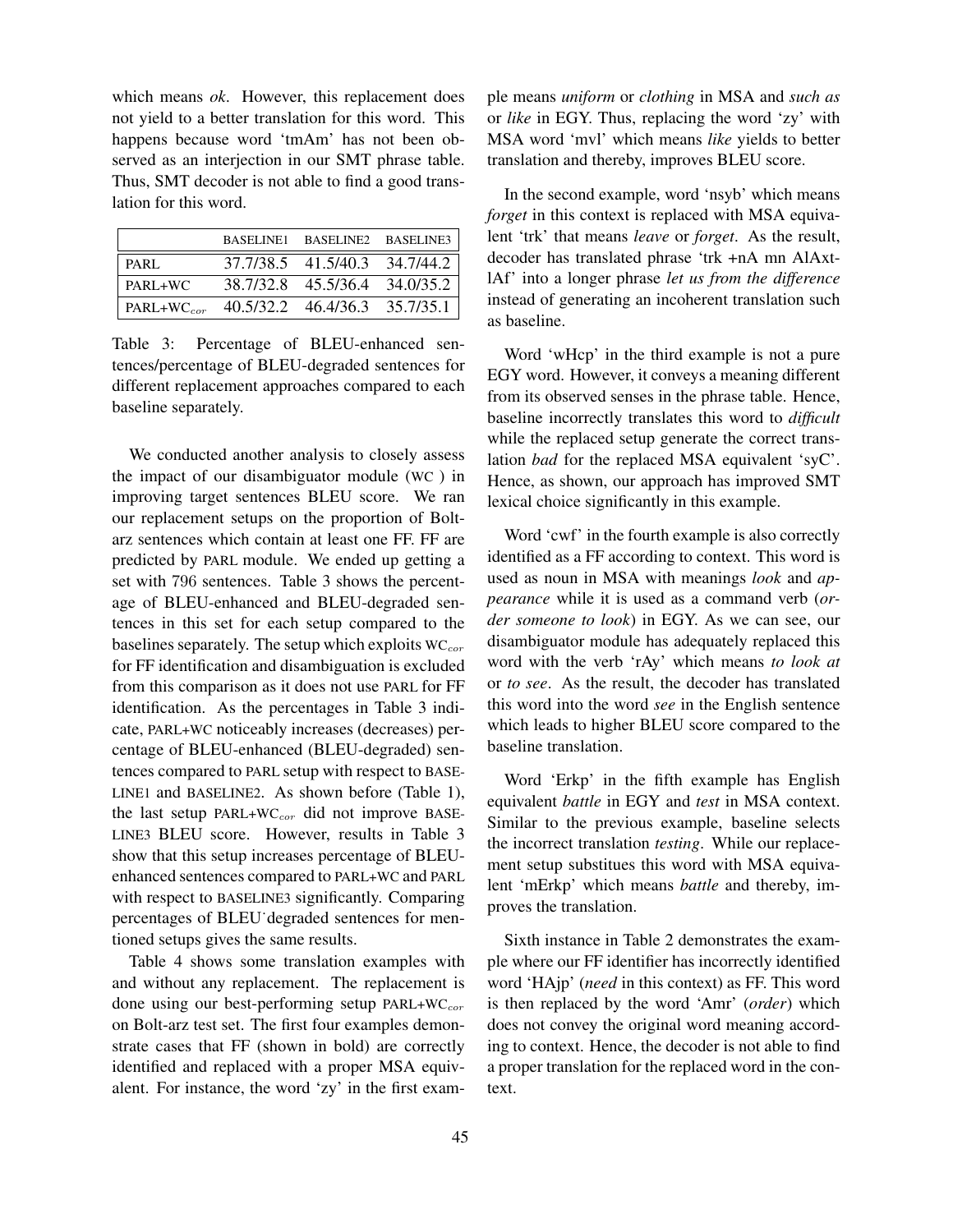| Ref.                   | not private, i mean like buses and the metro and trains  etc.                                  |
|------------------------|------------------------------------------------------------------------------------------------|
| <b>Baseline</b>        | mc mlkyp xASp yEny AqSd zy AlAtwbys w+ Almtrw w+ AlqTAr Alx                                    |
| Replacement            | mc mlkyp xASp yEny AqSd mvl AlAtwbys w+ Almtrw w+ AlqTAr Alx                                   |
| <b>Baseline Trans.</b> | privately, i mean, i mean, i do not like the bus and subway train, etc.                        |
| Replacement Trans.     | not privately, i mean, i mean, such as the bus and subway train, etc.                          |
| Ref.                   | let us forget about our differences and unite.                                                 |
| <b>Baseline</b>        | nsyb +nA mn AlAxtlAf w+ ntwHd                                                                  |
| Replacement            | $trk + nA$ mn Al $AxtlAf$ w+ ntw $Hd$                                                          |
| <b>Baseline Trans.</b> | we disagree and suffering from                                                                 |
| Replacement Trans.     | let us from the difference and unify                                                           |
| Ref.                   | and those who said that the girls  indeed, i heard very bad words, why?                        |
| <b>Baseline</b>        | w+ Ally yqwl AlbnAt b+ jd smEt AllfAZ wHcp qwy lyh kdh                                         |
| Replacement            | w+ Ally yqwl AlbnAt b+ jd smEt AllfAZ syC qwy lyh kdh                                          |
| <b>Baseline Trans.</b> | and to say  very very difficult . that is why i heard                                          |
| Replacement Trans.     | and to say  seriously, i heard a strong bad, why?                                              |
| Ref.                   | at least three parties ; check them and read about them in detail                              |
| <b>Baseline</b>        | Ely AlAql three AHzAb cwf +hm w+ AqrA +hm b+ Emq                                               |
| Replacement            | Ely AlAql three AHzAb rAy +hm w+ AqrA +hm b+ Emq                                               |
| <b>Baseline Trans.</b> | at least three of the depth of them and with them.                                             |
| Replacement Trans.     | at least three parties see them and baqir them in depth                                        |
| Ref.                   | it is waiting for disagreement between the salafis and the liberals,                           |
|                        | which engages them in a new battle of nonsense speech similar to                               |
| <b>Baseline</b>        | yntZr An yxtlf Alslfywn mE AllybrAlyyn f+ ydxlwA fy Erkp Ely +k jdydp mn qbyl rmy              |
| Replacement            | yntZr An yxtlf Alslfywn mE AllybrAlyyn f+ ydxlwA fy mErkp Ely +k jdydp mn qbyl rmy             |
| <b>Baseline Trans.</b> | it is expected that the salafis disagrees with liberals, in testing on your new prior to throw |
| Replacement Trans.     | waiting for the salafis disagrees with liberals, in the battle for your new prior to throw     |
| Ref.                   | also eradication of poverty and need is very important, toqua                                  |
| <b>Baseline</b>        | w+ kmAn AlqDAC Ely Alfqr w+ HAjp mhm jdA yA+ tqy                                               |
| Replacement            | w+ kmAn AlqDAC Ely Alfqr w+ Amr kbyr jdA yA+ tqy                                               |
| <b>Baseline Trans.</b> | and also the eradication of poverty and need is very important,                                |
| Replacement Trans.     | and also the eradication of poverty and a very large,                                          |

Table 4: Translation examples with and without replacement drawn from Bolt-arz test

# 6 Conclusion and Future Work

We presented a new approach for improving crosslanguage SMT performance without any in-domain training data by identifying false friends and replacing them with a semantically similar equivalent from the standard language. We show that our approach improves lexical choice in EGY-EN SMT system trained only on MSA data. We demonstrate a fully unsupervised approach for false friend identification and disambiguation using evidences extracted from parallel and monolingual data. We showed

that our best-performing setup reduces the baseline WER and PER by the noticeable amount of 0.6% and 0.1% respectively. One interesting line to expand this study is exploring an automatic way to generate the list of possible equivalents for FF instead of using a predefined inventory of senses. One idea is benefiting from continues word vectors and their similarity to extract possible word senses for a particular FF from available monolingual corpus.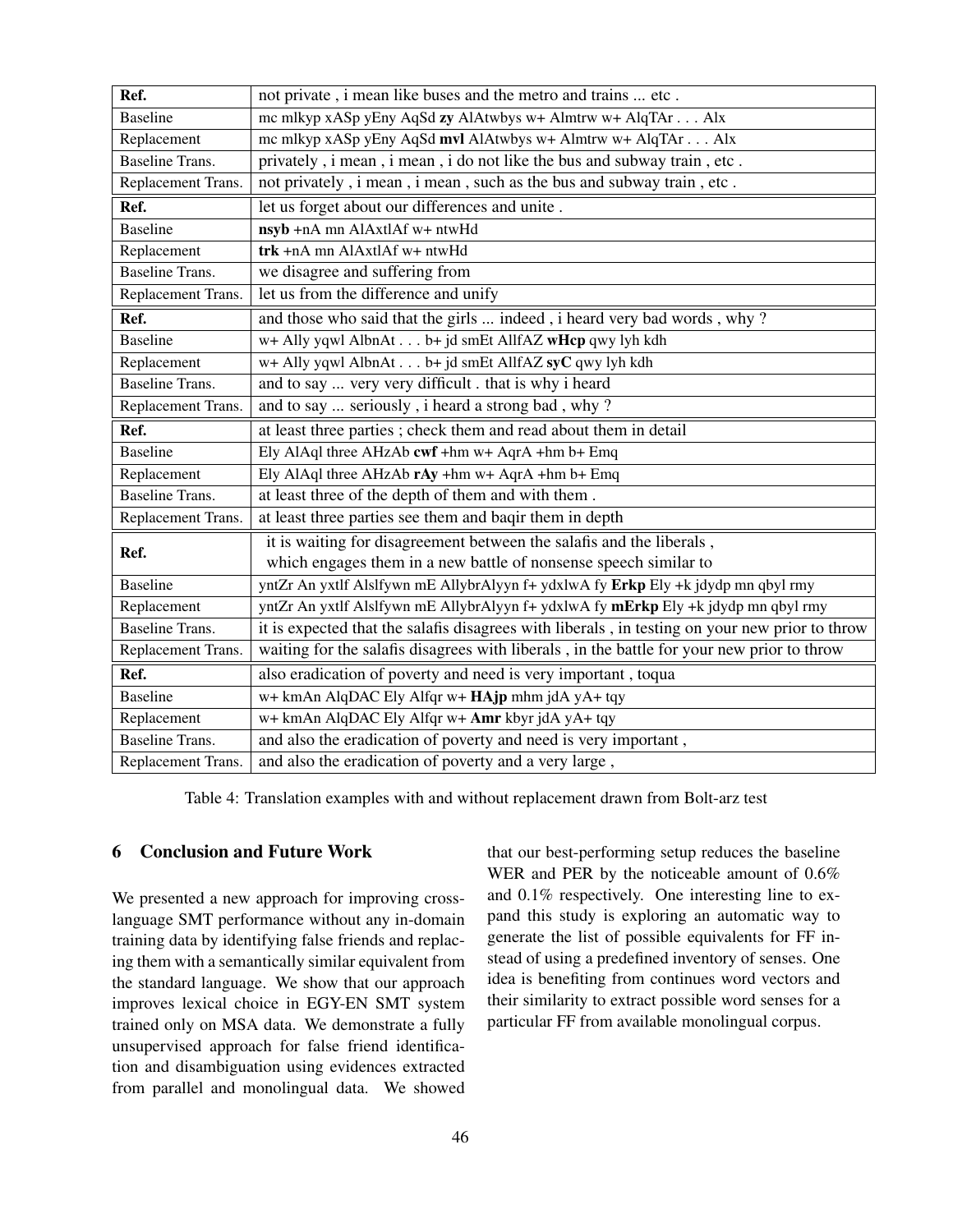## Acknowledgments

This work was supported by the Defense Advanced Research Projects Agency (DARPA) Contract No. HR0011-12-C-0014, the BOLT program with subcontract from Raytheon BBN. We would like to acknowledge the useful comments by three anonymous reviewers who helped in making this publication more concise and better presented.

### References

- Maryam Aminian, Mahmoud Ghoneim, and Mona Diab. 2014. Handling oov words in dialectal arabic to english machine translation. In *Proceedings of the EMNLP'2014 Workshop on Language Technology for Closely Related Languages and Language Variants*, pages 99–108, Doha, Qatar, October. Association for Computational Linguistics.
- Satanjeev Banerjee and Alon Lavie. 2005. METEOR: An automatic metric for MT evaluation with improved correlation with human judgments. In *Proceedings of the ACL Workshop on Intrinsic and Extrinsic Evaluation Measures for Machine Translation and/or Summarization*, pages 65–72, Ann Arbor, Michigan, June. Association for Computational Linguistics.
- Keith Brown and Keith Allan. 2010. *Concise encyclopedia of semantics*. Elsevier.
- Marine Carpuat and Dekai Wu. 2005. Word sense disambiguation vs. statistical machine translation. In *Proceedings of the 43rd Annual Meeting of the Association for Computational Linguistics (ACL'05)*, pages 387–394, Ann Arbor, Michigan, June. Association for Computational Linguistics.
- Marine Carpuat and Dekai Wu. 2007. Improving statistical machine translation using word sense disambiguation. In *Proceedings of the 2007 Joint Conference on Empirical Methods in Natural Language Processing and Computational Natural Language Learning (EMNLP-CoNLL)*, pages 61–72, Prague, Czech Republic, June. Association for Computational Linguistics.
- Yee Seng Chan, Hwee Tou Ng, and David Chiang. 2007. Word sense disambiguation improves statistical machine translation. In *Proceedings of the 45th Annual Meeting of the Association of Computational Linguistics*, pages 33–40, Prague, Czech Republic, June. Association for Computational Linguistics.
- Jonathan H. Clark, Chris Dyer, Alon Lavie, and Noah A. Smith. 2011. Better hypothesis testing for statistical machine translation: Controlling for optimizer instability. In *Proceedings of the 49th Annual Meeting of the Association for Computational Linguistics:*

*Human Language Technologies*, pages 176–181, Portland, Oregon, USA, June. Association for Computational Linguistics.

- Heba Elfardy and Mona Diab. 2013. Sentence level dialect identification in arabic. In *Proceedings of the 51st Annual Meeting of the Association for Computational Linguistics (Volume 2: Short Papers)*, pages 456–461, Sofia, Bulgaria, August. Association for Computational Linguistics.
- Yoav Freund and Robert E Schapire. 1999. Large margin classification using the perceptron algorithm. *Machine learning*, 37(3):277–296.
- Oana Frunza and Diana Inkpen. 2006. Semi-supervised learning of partial cognates using bilingual bootstrapping. In *Proceedings of the 21st International Conference on Computational Linguistics and 44th Annual Meeting of the Association for Computational Linguistics*, pages 441–448, Sydney, Australia, July. Association for Computational Linguistics.
- David Graff and Christopher Cieri. 2003. English gigaword, ldc catalog no.: Ldc2003t05. *LDC2003T05. Linguistic Data Consortium, University of Pennsylvania*.
- Nizar Y Habash. 2010. Introduction to arabic natural language processing. *Synthesis Lectures on Human Language Technologies*, 3(1):1–187.
- Diana Inkpen, Oana Frunza, and Grzegorz Kondrak. 2005. Automatic identification of cognates and false friends in french and english. In *Proceedings of the International Conference Recent Advances in Natural Language Processing*, pages 251–257.
- Reinhard Kneser and Hermann Ney. 1995. Improved backing-off for m-gram language modeling. In *Acoustics, Speech, and Signal Processing, 1995. ICASSP-95., 1995 International Conference on*, volume 1, pages 181–184. IEEE.
- Philipp Koehn, Hieu Hoang, Alexandra Birch, Chris Callison-Burch, Marcello Federico, Nicola Bertoldi, Brooke Cowan, Wade Shen, Christine Moran, Richard Zens, Chris Dyer, Ondrej Bojar, Alexandra Constantin, and Evan Herbst. 2007. Moses: Open source toolkit for statistical machine translation. In *Proceedings of the 45th Annual Meeting of the Association for Computational Linguistics Companion Volume Proceedings of the Demo and Poster Sessions*, pages 177– 180, Prague, Czech Republic, June. Association for Computational Linguistics.
- Grzegorz Kondrak. 2001. Identifying cognates by phonetic and semantic similarity. In *Proceedings of the second meeting of the North American Chapter of the Association for Computational Linguistics on Language technologies*, pages 1–8. Association for Computational Linguistics.